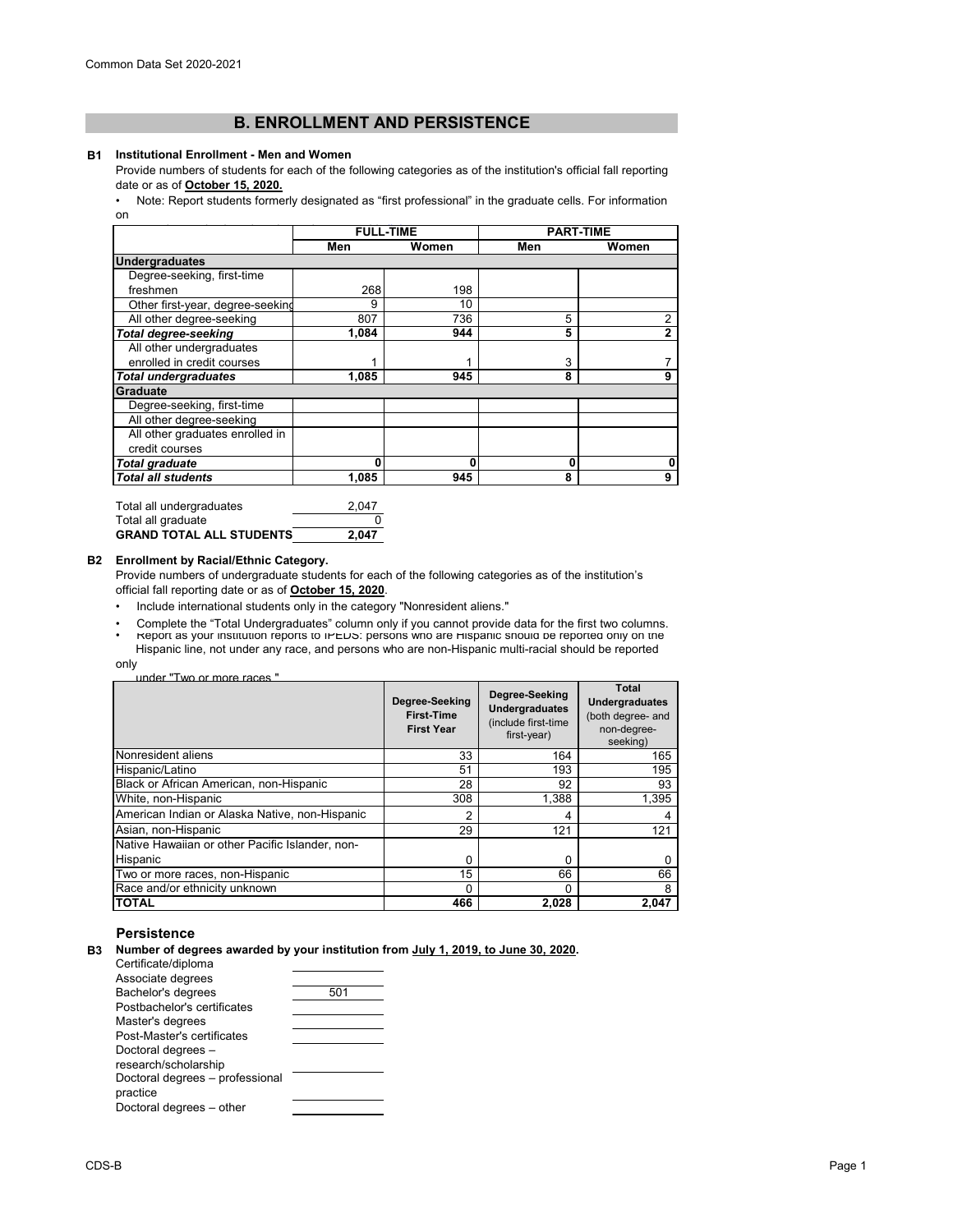## **B4-B21: Graduation Rates**

The items in this section correspond to data elements collected by the IPEDS Web-based Data Collection

System's Graduation Rate Survey (GRS). • For complete instructions and definitions of data elements, see the IPEDS GRS Forms and Instructions

for the 2020-2021 Survey. https://nces.ed.gov/ipeds/use-the-data/survey-components/9/graduation-

rates<br>In the following section for bachelor's or equivalent programs, please disaggregate the Fall 2013 and **Fall 2014 cohorts (formerly CDS B4-B11) into four groups:**

- Students who received a Federal Pell Grant\*
- Recipients of a subsidized Stafford Loan who did not receive a Pell Grant<br>• Students who did not receive either a Pell Grant or a subsidized Stafford L
- Students who did not receive either a Pell Grant or a subsidized Stafford Loan<br>• Total (all students, regardless of Pell Grant or subsidized Ioan status)
- Total (all students, regardless of Pell Grant or subsidized loan status)

\*Students who received both a Federal Pell Grant and a subsidized Stafford Loan should be reported in the "Recipients of a Federal Pell Grant" column.

For each graduation rate grid below, the numbers in the first three columns for Questions A-G should sum to the cohort total in the fourth column (formerly CDS B4-B11).

## **For Bachelor's or Equivalent Programs**

Please provide data for the **Fall 2014** cohort if available. If Fall 2014 cohort data are not available, provide data for the **Fall 2013** cohort.

#### *Fall 2014 Cohort*

|   |                                                                                                                                                                                                                                                                                                 | Recipients of a<br><b>Federal Pell</b><br>Grant | Recipients of a<br><b>Subsidized</b><br><b>Stafford Loan</b><br>who did not<br>receive a Pell<br>Grant | Students who did<br>not receive either<br>a Pell Grant or a<br>subsidized<br><b>Stafford Loan</b> | Total<br>(sum of 3 columns<br>to the left) |
|---|-------------------------------------------------------------------------------------------------------------------------------------------------------------------------------------------------------------------------------------------------------------------------------------------------|-------------------------------------------------|--------------------------------------------------------------------------------------------------------|---------------------------------------------------------------------------------------------------|--------------------------------------------|
| A | Initial 2014 cohort of first-time, full-<br>time, bachelor's (or equivalent)<br>degree-seeking undergraduate<br>students                                                                                                                                                                        | 62                                              | 170                                                                                                    | 338                                                                                               | 570                                        |
| в | Of the initial 2014 cohort, how many<br>did not persist and did not graduate<br>for the following reasons:<br>· Deceased<br>· Permanently Disabled<br>• Armed Forces<br>• Foreign Aid Service of the Federal<br>Government<br>• Official church missions<br>• Report Total Allowable Exclusions | 0                                               | 0                                                                                                      | 0                                                                                                 | 0                                          |
| C | Final 2014 cohort, after adjusting for<br>allowable exclusions                                                                                                                                                                                                                                  | 62                                              | 170                                                                                                    | 338                                                                                               | 570                                        |
| D | Of the initial 2014 cohort, how many<br>completed the program in four years<br>or less (by Aug. 31, 2018)                                                                                                                                                                                       | 55                                              | 144                                                                                                    | 256                                                                                               | 455                                        |
| Е | Of the initial 2014 cohort, how many<br>completed the program in more than<br>four years but in five years or less<br>(after Aug. 31, 2018 and by Aug. 31,<br>2019)                                                                                                                             | $\mathbf{1}$                                    | 10                                                                                                     | 22                                                                                                | 33                                         |
| F | Of the initial 2014 cohort, how many<br>completed the program in more than<br>five years but in six years or less<br>(after Aug. 31, 2019 and by Aug. 31,<br>2020)                                                                                                                              | 0                                               | 0                                                                                                      | 2                                                                                                 | $\overline{2}$                             |
| G | Total graduating within six years<br>(sum of lines D, E, and F)                                                                                                                                                                                                                                 | 56                                              | 154                                                                                                    | 280                                                                                               | 490                                        |
| н | Six-year graduation rate for 2014<br>cohort (G divided by C)                                                                                                                                                                                                                                    | 90.3%                                           | 90.6%                                                                                                  | 82.8%                                                                                             | 86.0%                                      |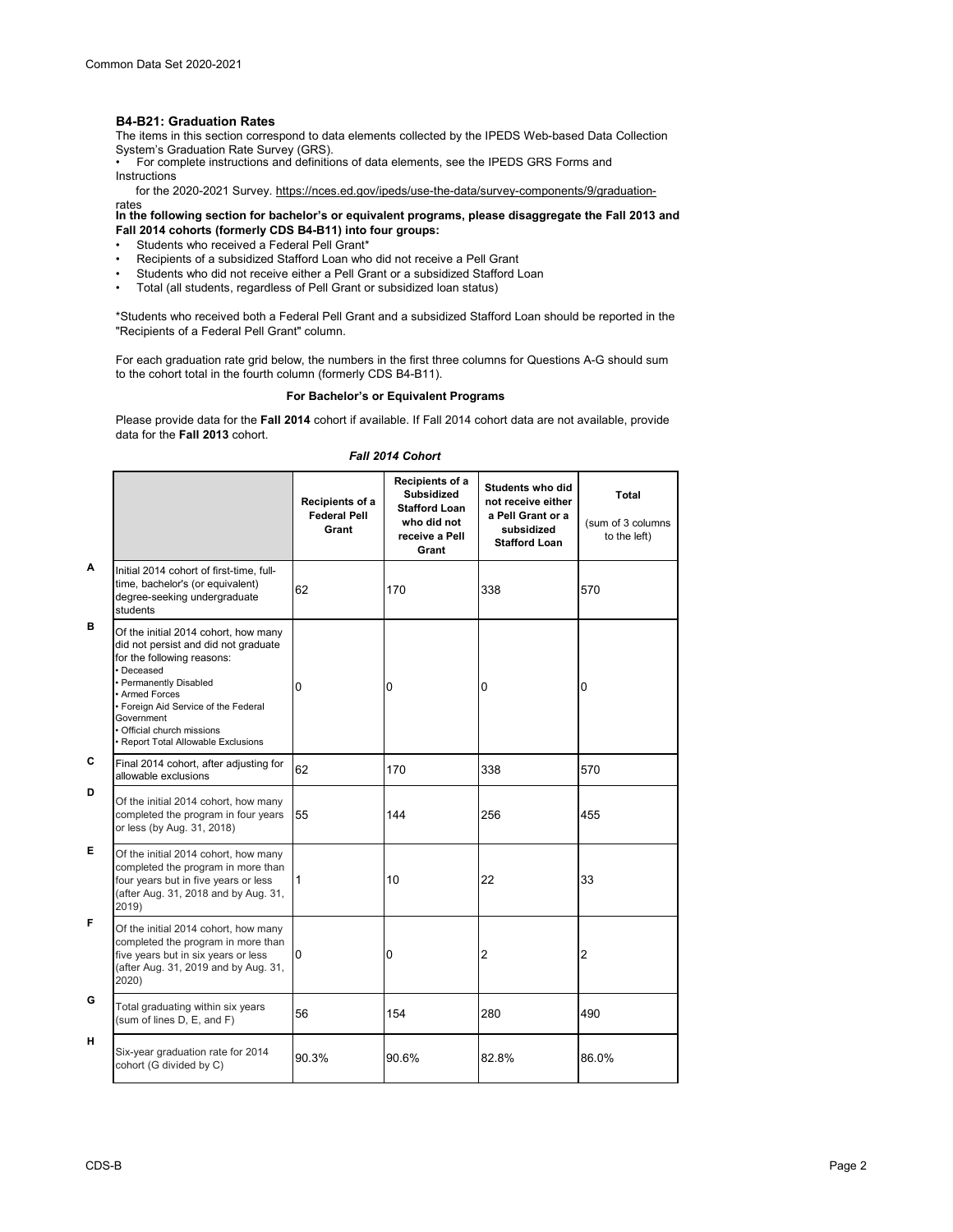|   |                                                                                                                                                                                                                                                                                                 | Recipients of a<br><b>Federal Pell</b><br>Grant | Recipients of a<br><b>Subsidized</b><br><b>Stafford Loan</b><br>who did not<br>receive a Pell<br>Grant | Students who did<br>not receive either<br>a Pell Grant or a<br>subsidized<br><b>Stafford Loan</b> | Total<br>(sum of 3 columns<br>to the left) |
|---|-------------------------------------------------------------------------------------------------------------------------------------------------------------------------------------------------------------------------------------------------------------------------------------------------|-------------------------------------------------|--------------------------------------------------------------------------------------------------------|---------------------------------------------------------------------------------------------------|--------------------------------------------|
| A | Initial 2013 cohort of first-time, full-<br>time, bachelor's (or equivalent)<br>degree-seeking undergraduate<br>students                                                                                                                                                                        | 89                                              | 147                                                                                                    | 323                                                                                               | 559                                        |
| в | Of the initial 2013 cohort, how many<br>did not persist and did not graduate<br>for the following reasons:<br>• Deceased<br>• Permanently Disabled<br>• Armed Forces<br>• Foreign Aid Service of the Federal<br>Government<br>· Official church missions<br>· Report Total Allowable Exclusions | 0                                               | 0                                                                                                      | 0                                                                                                 | $\mathbf 0$                                |
| C | Final 2013 cohort, after adjusting for<br>allowable exclusions                                                                                                                                                                                                                                  | 89                                              | 147                                                                                                    | 323                                                                                               | 559                                        |
| D | Of the initial 2013 cohort, how many<br>completed the program in four years<br>or less (by Aug. 31, 2017)                                                                                                                                                                                       | 72                                              | 122                                                                                                    | 242                                                                                               | 436                                        |
| Е | Of the initial 2013 cohort, how many<br>completed the program in more than<br>four years but in five years or less<br>(after Aug. 31, 2017 and by Aug. 31,<br>2018)                                                                                                                             | 5                                               | 5                                                                                                      | 12                                                                                                | 22                                         |
| F | Of the initial 2013 cohort, how many<br>completed the program in more than<br>five years but in six years or less<br>(after Aug. 31, 2018 and by Aug. 31,<br>2019)                                                                                                                              | 1                                               | 0                                                                                                      | 1                                                                                                 | $\overline{2}$                             |
| G | Total graduating within six years<br>(sum of lines D, E, and F)                                                                                                                                                                                                                                 | 78                                              | 127                                                                                                    | 255                                                                                               | 460                                        |
| н | Six-year graduation rate for 2013<br>cohort (G divided by C)                                                                                                                                                                                                                                    | 88.0%                                           | 86.4%                                                                                                  | 78.9%                                                                                             | 82.3%                                      |

# *Fall 2013 Cohort*

# **For Two-Year Institutions**

Please provide data for the **2017** cohort if available. If **2017** cohort data are not available, provide data for the **2016** cohort.

|            |                                                                                                                                                                                                                                                                                                                | 2017 Cohort | 2016 Cohort |
|------------|----------------------------------------------------------------------------------------------------------------------------------------------------------------------------------------------------------------------------------------------------------------------------------------------------------------|-------------|-------------|
|            | <b>B12</b> Initial cohort, total of first-time, full-time degree/certificate-seeking students:                                                                                                                                                                                                                 |             |             |
|            | <b>B13</b> Of the initial cohort, how many did not persist and did not graduate for the<br>following reasons:<br>• Death<br>• Permanently Disability<br>· Service in the armed forces.<br>. Foreign aid service of the federal government<br>• Official church missions<br>· Report total allowable exclusions |             |             |
|            | <b>B14</b> Final cohort, after adjusting for allowable exclusions:                                                                                                                                                                                                                                             | O           | 0           |
| B15        | Completers of programs of less than two years duration (total):                                                                                                                                                                                                                                                |             |             |
|            | <b>B16</b> Completers of programs of less than two years within 150 percent of normal<br>time:                                                                                                                                                                                                                 |             |             |
| <b>B17</b> | Completers of programs of at least two but less than four years (total):                                                                                                                                                                                                                                       |             |             |
|            | <b>B18</b> Completers of programs of at least two but less than four-years within 150<br>percent of normal time:                                                                                                                                                                                               |             |             |
| <b>B19</b> | Total transfers-out (within three years) to other institutions:                                                                                                                                                                                                                                                |             |             |
| <b>B20</b> | Total transfers to two-year institutions:                                                                                                                                                                                                                                                                      |             |             |
| <b>B21</b> | Total transfers to four-year institutions:                                                                                                                                                                                                                                                                     |             |             |
|            |                                                                                                                                                                                                                                                                                                                |             |             |